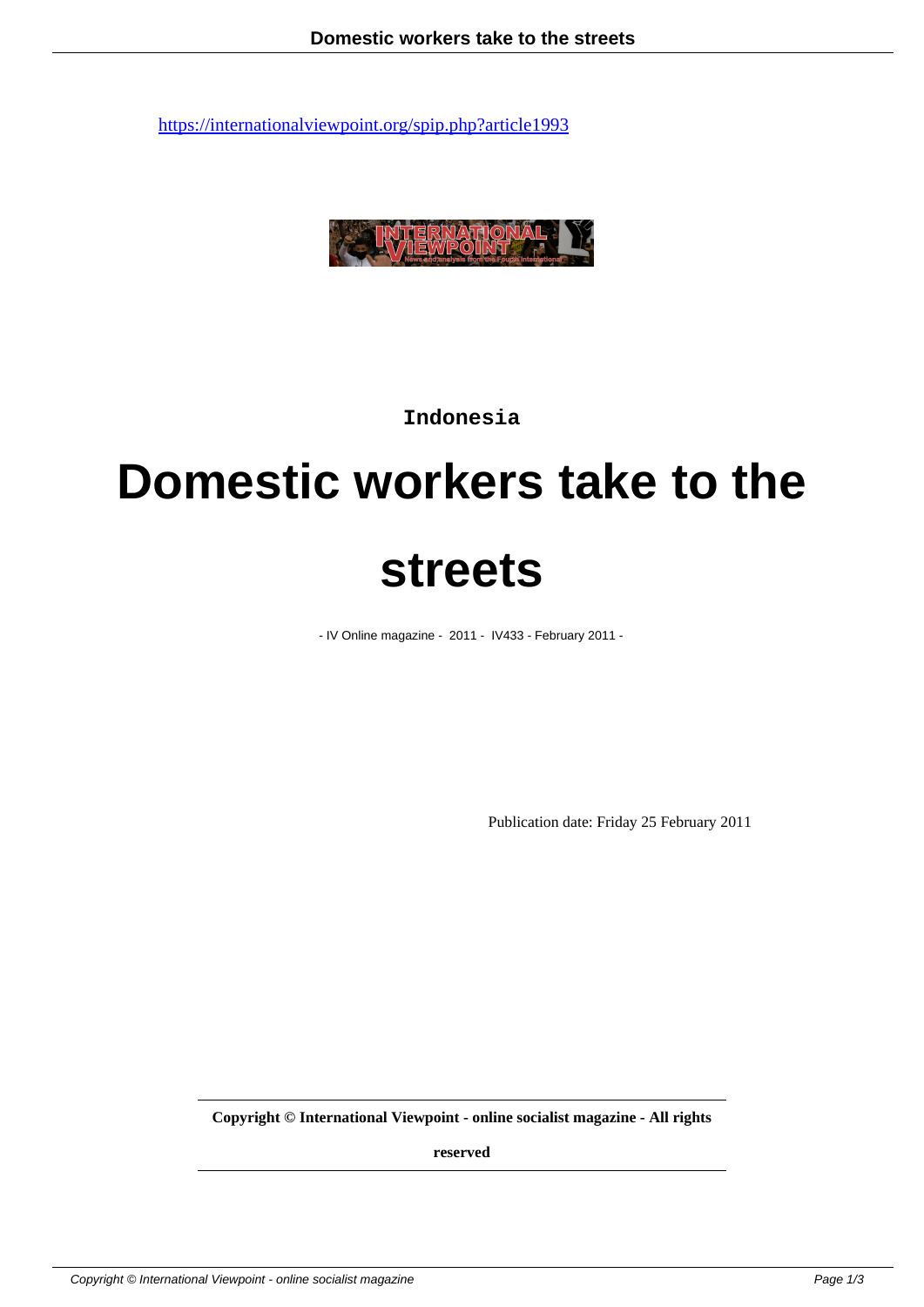**Scores of demonstrators from the Yogyakarta Domestic Worker Protection Network (JPPRT) took to the streets on Monday February 14 demanding decent wages and protection for domestic workers.**

 **According to action coordinator Henny, the domestic workers' demands are totally reasonable because in reality domestic workers are still vulnerable to physical, psychological, social and economic violence.**

Domestic workers (PRT) represent the largest group of working women, which in global terms total more than 100 million around the world, with 4 million in Indonesia and more than 6 million others working overseas. In the special Yogyakarta province of Central Java alone there are more than 36,000 domestic workers.Domestic workers' living and working conditions are still inadequate and they often experience rights violations, being paid extremely low wages, are vulnerable to exploitation and have no labour guarantees.

Domestic workers are still not acknowledged as part of the work force and legal protection, both at the national as well as international level, is still very low. This situation provides more and more room for the violation of domestic workers' rights. The government meanwhile gives the impression of simply waiting for a new case of abuse to occur and only then does it takes steps.

 "Because of this we are demanding that immediate wage improvements be made, the immediate enactment of a domestic workers' protection law and the immediate establishment of a legal protection system for domestic workers at the municipal and regency level", said Henny in a speech. [bw]

## **Domestic workers turn Hotel Indonesia into "giant laundry"**

Despite the drizzle, scores of domestic workers (PRT) remained indifferent to the falling rain and continued washing their bosses' clothing. After being washed, it was then dried and ironed. So it was that on February 14 the Hotel Indonesia (HI) traffic circle in Central Jakarta became a giant laundry encircling the entire roundabout.

During the action the protesters also hung up T-shirts with "Bosses prosperous because of domestic workers" and "Recognition, rights and decent work for domestic workers" written on them along with a giant billboard with the message "100 pieces of domestic workers' washing drying so the bosses can wear neat and clean clothes".

The demonstrators, who came from the Domestic Workers Action Committee (KAPRT), also held a theatrical action depicting their demands and symbolising the labour performed by domestic workers.

"When Indonesia commemorates National Domestic Workers Day on February 15, around 2.6 million domestic workers will still lack legal protection", said one of the speakers, Umi (26), at the Hotel Indonesia traffic circle on Jl. MH Thamrin on Monday.

"We are demanding the immediate enactment of the Domestic Workers' Law. This domestic workers' day [falls against] the backdrop of a 14 year-old domestic worker Sunarsih who died after being mistreated by their employer in 2001. The employer repeated this again with four of their domestic workers in 1999, 2000, 2001 and 2005. However they were never punished", asserted Umi.